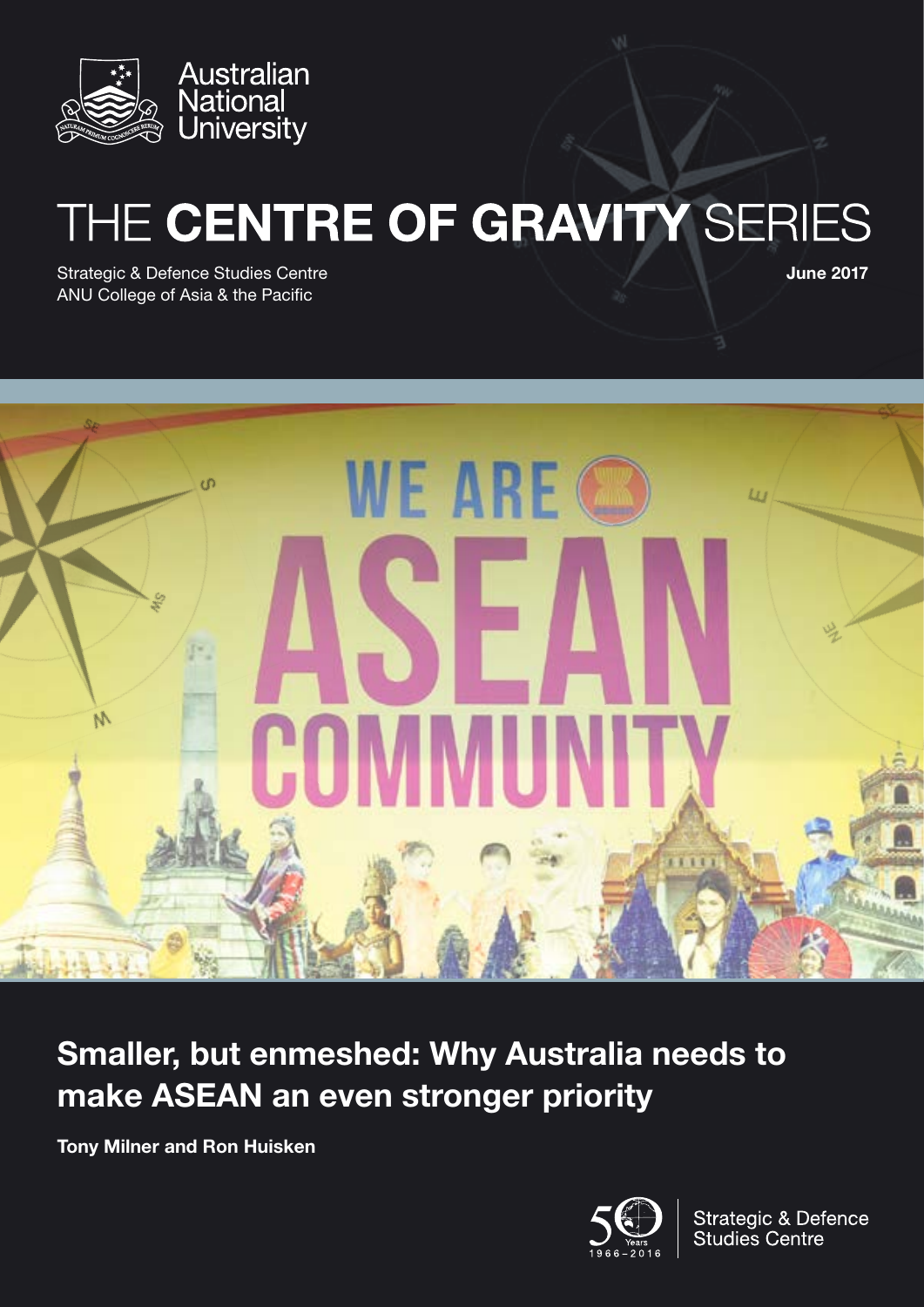## The Centre of Gravity series

### About the series

The *Centre of Gravity* series is the flagship publication of the Strategic and Defence Studies Centre (SDSC) based at The Australian National University's College of Asia and the Pacific. The series aspires to provide high quality analysis and to generate debate on strategic policy issues of direct relevance to Australia. *Centre of Gravity* papers are 3,000-4,000 words in length and are written for a policy audience. Consistent with this, each *Centre of Gravity* paper includes at least one policy recommendation. Papers are commissioned by SDSC and appearance in the series is by invitation only. SDSC commissions up to 10 papers in any given year.



# Contact us

Dr Andrew Carr Editor Strategic and Defence Studies Centre ANU Coral Bell School of Asia Pacific Affairs T 02 6125 1164 E [andrew.carr@anu.edu.au](mailto:andrew.carr%40anu.edu.au?subject=) W sdsc.bellschool.anu.edu.au.



#### *Centre of Gravity* series paper #33

Photos courtesy of www.asean.org, Gunawan Kartapranata via Wikimedia Commons, www.government.ru, DFAT / Timothy Tobing, www.defence.gov.au

© 2017 ANU Strategic and Defence Studies Centre. All rights reserved.

The Australian National University does not take institutional positions on public policy issues; the views represented here are the author's own and do not necessarily reflect the views of the University, its staff, or its trustees.

No part of this publication may be reproduced or transmitted in any form or by any means without permission in writing from the ANU Strategic and Defence Studies Centre. Please direct inquiries to [andrew.carr@anu.edu.au](mailto:andrew.carr%40anu.edu.au?subject=)

This publication can be downloaded for free at [sdsc.bellschool.anu.edu.au/our-publications/](http://sdsc.bellschool.anu.edu.au/our-publications/centre-of-gravity-series) [centre-of-gravity-series](http://sdsc.bellschool.anu.edu.au/our-publications/centre-of-gravity-series)

CRICOS#00120C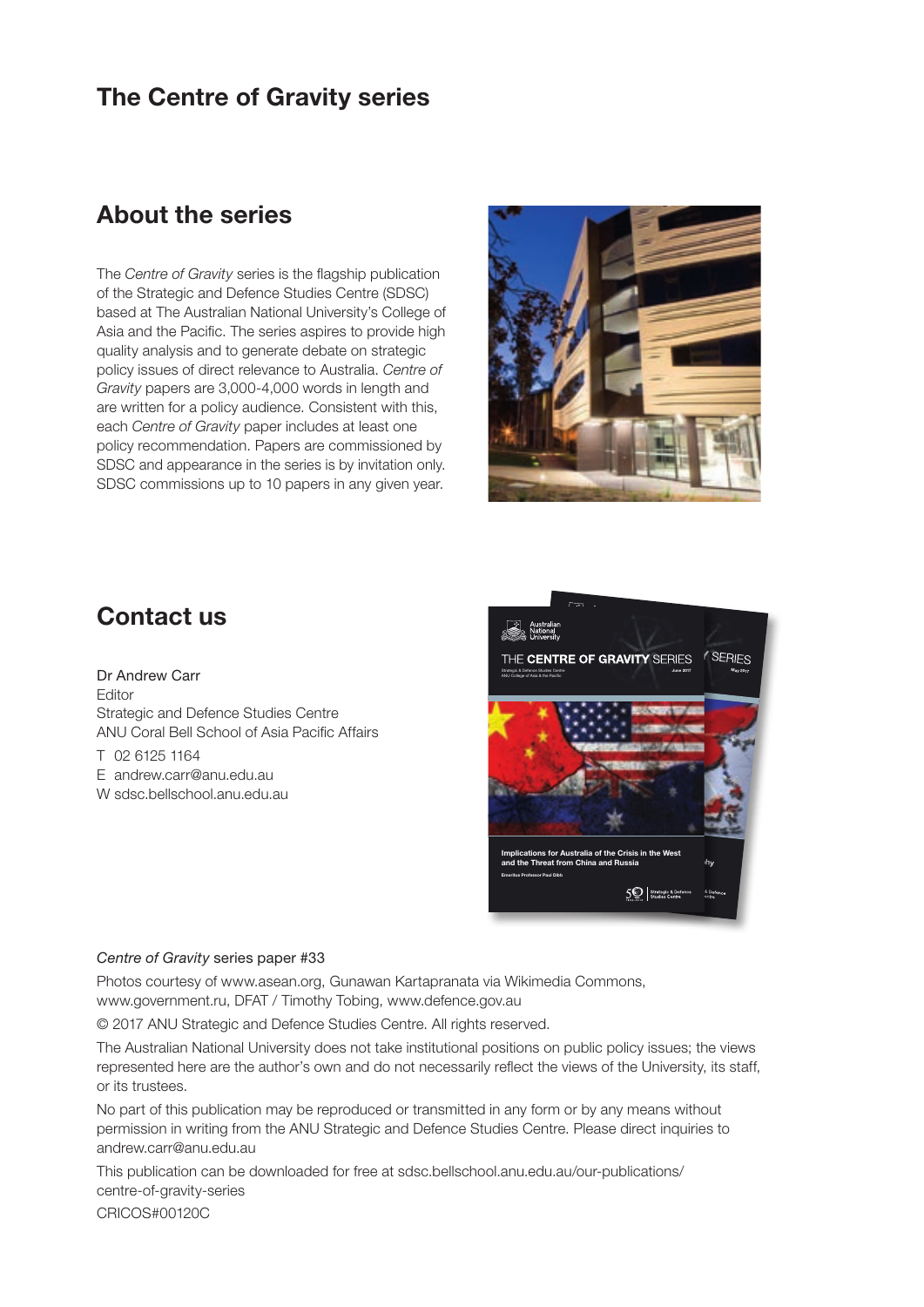

# Author bios

#### Tony Milner

Formerly Basham Professor of Asian History and Dean of Asian Studies at the ANU, Tony Milner is currently International Director of Asialink (University of Melbourne) and Visiting Professor at the Centre for Asean Regionalism, University of Malaya. A specialist on Southeast Asian history, he began to focus on regional relations - and also Track II activity - after being appointed Director of the Academy of Social Sciences' 'Australia Asia Perceptions Project' in the 1990s. He has held a range of visiting appointments in the United States (Institute for Advanced Study, Princeton), Japan, Singapore, Germany and Malaysia. He is Co-Chair of the Australian Committee of the Council for Security Cooperation in the Asia Pacific.



#### Ron Huisken

Adjunct Associate Professor, SDSC, ANU. Ron Huisken joined the Strategic & Defence Studies Centre, ANU, in 2001 where he focused, in particular, on US and Chinese security policies, multilateral security processes in East Asia and arms control. Dr Huisken spent nearly 20 years in government with the departments of Foreign Affairs & Trade, Defence, and Prime Minister & Cabinet. Prior to government, he worked with the Stockholm International Peace Research Institute, the University of Malaya, and the United Nations secretariat in New York. He holds degrees in economics from the University of Western Australia and the Royal Stockholm University, and a PhD in international relations from the ANU.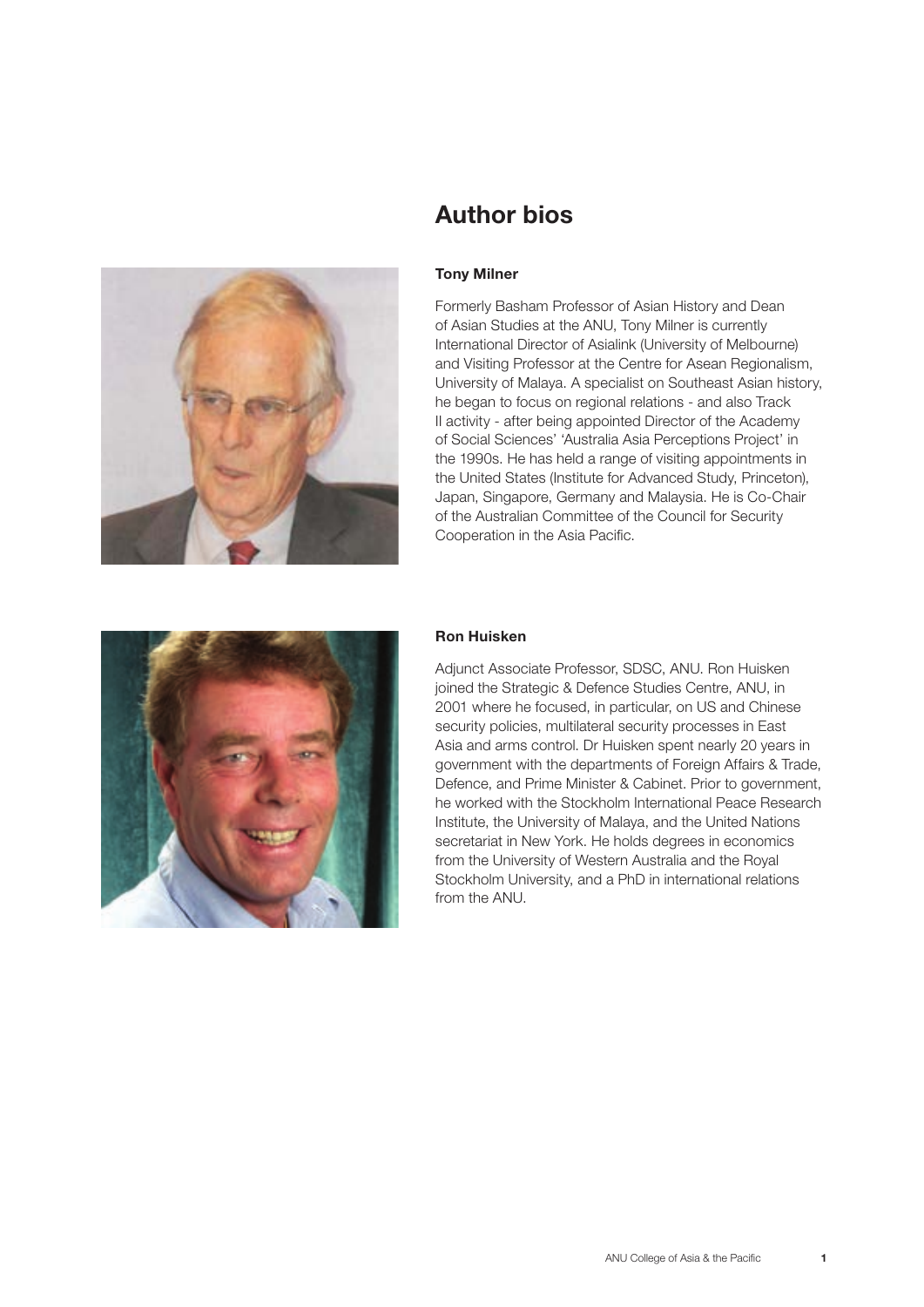# Smaller, but enmeshed: Why Australia needs to make ASEAN an even stronger priority

Tony Milner, Ron Huisken

### Executive Summary

- $\triangle$  The world does not wait to hear Australia on China; internationally we tend to be judged by how effective we are in Southeast Asia.
- $\triangleq$  In recent decades we have lost the focus and energy that used to define our interactions with this region. This needs to be urgently overcome.
- $\triangle$  Australia is facing a future of relative decline as its region grows around it. This may however improve its chances of cooperation with ASEAN, and increases the value of ASEAN to Australia.
- $\triangle$  Australia's support for ASEAN needs to be unambiguous and very public.

### Policy Recommendation

 $\triangle$  Facing a future of relative decline, changing power balances and alliance uncertainty, Australia must make ASEAN and Southeast Asia its priority for economic, political and security cooperation.

Australia's preoccupation with the US-China dynamic in recent years is unsurprising — given its historic relationship with America and the size of economic engagement with China.<sup>1</sup> It is to be expected that some see a role for Australia in mediating the intensifying contest between these giants.<sup>2</sup> To be realistic, however, the region of Asia where Australia has some strategic weight and credibility, born of a long record of deep engagement, is Southeast Asia. For this reason it is a positive development that the current Australian government seems committed to a policy of enhancing ASEAN relations. But there is much work to do.

The world does not wait to hear Australia on China; internationally we tend to be judged by how effective we are in Southeast Asia, and getting things right with ASEAN can help our influence in Washington and probably Beijing. Australians are often wary of people who get above themselves. An ASEAN priority - because a number of its members are broadly of the same international weight as Australia - has the potential to be seen (and supported) domestically as measured, proportionate, productive. Canberra still needs public discussion, however, about why ASEAN should be highlighted this way - and also about how to proceed.

# The world does not wait to hear Australia on China.

True, the government has already taken some serious steps. An ASEAN-Australia Strategic Partnership was established in 2014 (with an ASEAN-Australia Plan of Action covering the period 2015-2019); in 2015, there was agreement to hold biennial ASEAN-Australia Leaders' Summits, and the first of these took place in 2016. Planning is presently underway for a 2018 'special summit' – which, according to Prime Minister Turnbull, will 'deepen our economic partnership' and 'bolster our strategic partnership'.<sup>3</sup> In the economic area the Australian Trade Minister issued a report in 2015 with the dramatic title 'Why ASEAN and why now?', and insisted that 'the ASEAN region has never offered more opportunities for business than it does today.' <sup>4</sup>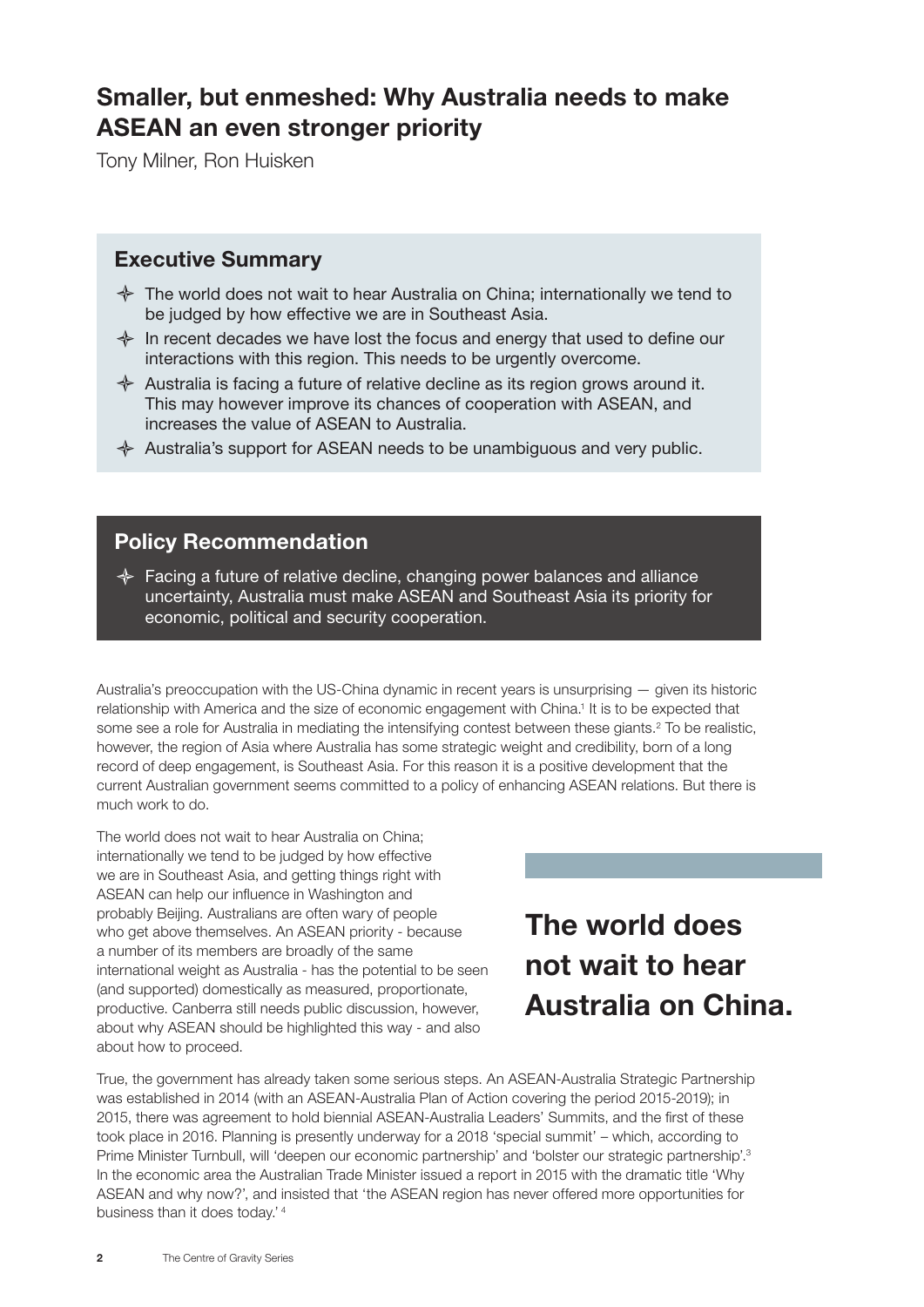# As a trading partner, Southeast Asia is more important to Australia than Japan or the United States.

As a trading partner, Southeast Asia is more important to Australia than Japan or the United States; in 2015 well over one million people from ASEAN visited Australia, and almost three million Australians travelled in the other direction. There were some 123,000 Southeast Asians studying in Australia – and for a number of countries in the region, Australia has been the leading provider of Western education.<sup>5</sup>

In government-to-government relations, Australia operates in such ASEAN-centred institutions as the East Asia Summit, the ASEAN Regional Forum and the ASEAN Defence Ministers Meeting-Plus. Australia has also been contributing to strengthening the ASEAN Secretariat and to the formulation of a Master Plan on ASEAN Connectivity. Other official cooperation is in disaster management, combating terrorism, transnational crime, public health, maritime

cooperation, people movement (especially countering human trafficking), the standardization of agricultural practices, the managing of water resources and the promotion of women in business. With respect to trade and investment, the ASEAN-Australia-New Zealand Free Trade Agreement (AANZFTA), was implemented in 2010, and has won support from the business sector.<sup>6</sup>

Such government initiatives are welcome – but it is safe to say that neither the full dimensions of the opportunity to engage ASEAN nor the urgency can be said to have gripped public opinion. It is urgent, first of all, because it will counter the enduring risk of Australia remaining ill at ease with its neighbourhood and becoming a more 'lonely' country (to use a term employed by Samuel Huntington long ago).<sup>7</sup> This could trouble Australians more into the future, especially as several of our Asian neighbours are certain to project a more compelling presence in the region and our great ally, in contrast, could well remain ambivalent about its international posture.

Well before the erratic Trump administration, the changing indicators were compelling. In 1974, America had a GDP more than ten times the size of China's; by 2015 the US GDP was little more than fifty per cent higher.<sup>8</sup> In PPP terms (2015), the United States is already behind China $9 -$  and it has been some time now since America was the leading destination for exports right across Asia. In 1988 US military expenditure was many times larger than all the Asian states combined — including China and Japan; by 2015, the US remained ahead, but China alone spent more than a third as much, and eventual convergence with the US had become a topic of discussion.10

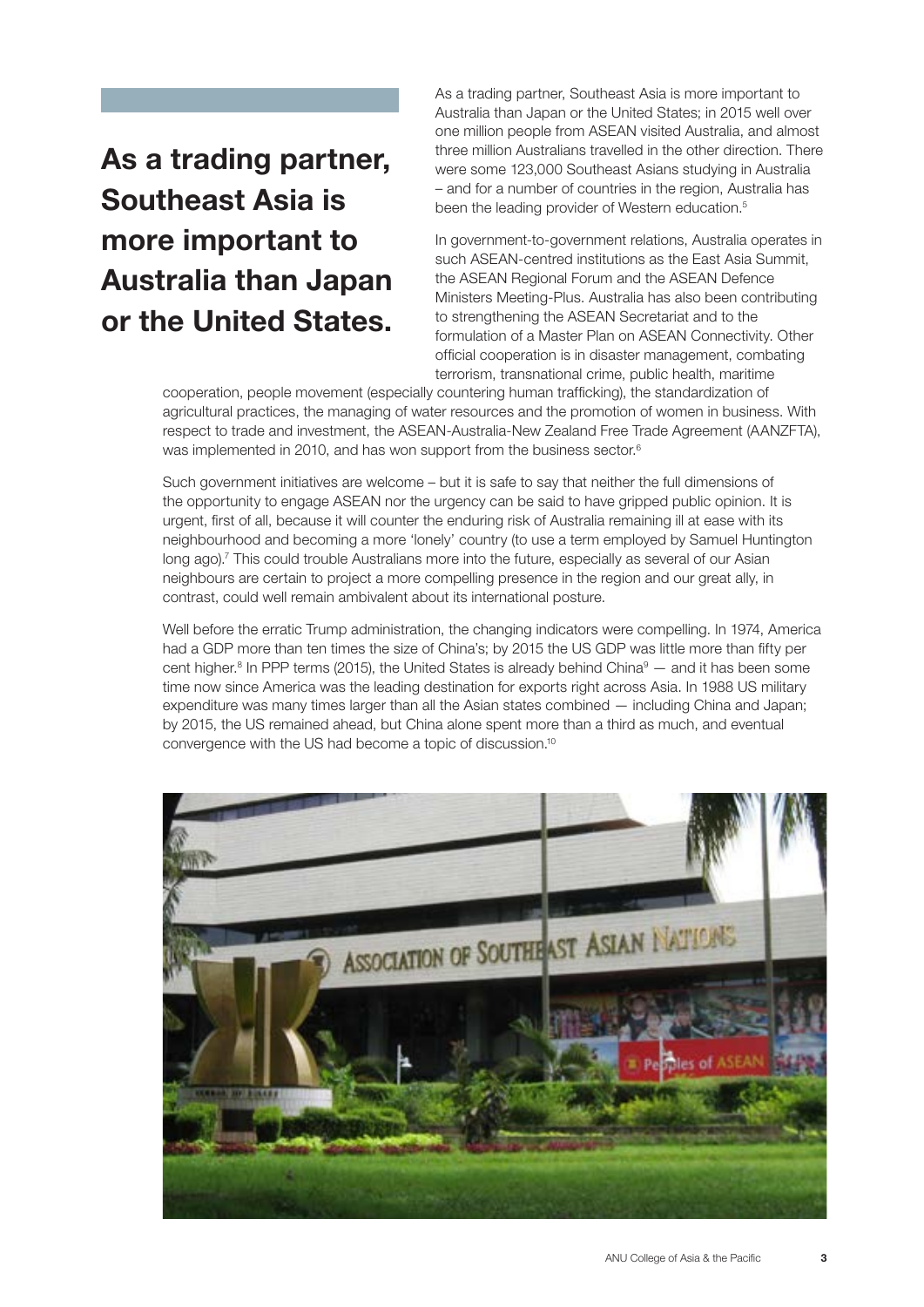#### Troubling, but we've been here before

Today, Australia is facing a situation reminiscent of the late 1940s, when it could no longer have confidence in the United Kingdom and yet had not secured the ANZUS Treaty (1951) with the United States – a treaty which Australians were to find deeply reassuring over the next seven decades. In those anxious interregnum years both sides of Australian politics were creative in deliberating how best to find an accommodation with their Asian neighbours.<sup>11</sup>

This is the time when Australia became closely engaged in the creation of the new, independent states in Southeast Asia – and this regional focus continued for several decades. In the words of the 1976 Defence White Paper, Southeast Asia was the 'area' of 'Australia's Primary Strategic Concern',12 and in key areas Australian governments sought to align their policies with ASEAN preferences.

Even in the case of ASEAN's proposal for a Zone of Peace, Freedom and Neutrality (ZOPFAN) – which ran up against Australia's strong Cold War commitments – both sides of politics supported endorsement.<sup>13</sup> Australia even acknowledged the legitimacy of the Pol Pot regime in Cambodia in the late 1970s – as Prime Minister Fraser later recalled – 'quite simply to be in harmony with ASEAN'.14

Today we are facing a situation reminiscent of the late 1940s.

Looking back on its record in Southeast Asia helps to provide a narrative for renewed endeavours in the region. It reminds everyone of how busy Australia has been. Regional experience can be valuable in practical ways. In development cooperation, for instance, both Australian and ASEAN officials report that Australia's experience is an advantage in deciding which initiatives are likely to be welcomed, and which best set aside. ASEAN aid recipients have, for example, appreciated Australia's willingness to be more flexible than European governments in linking development assistance to human rights objectives.

The troubling aspect of looking back, however, is that it shows that Australia has to some extent lost its focus on Southeast Asia. In the 1970s, when Australia became ASEAN's first Dialogue Partner, relations were not always smooth — but Southeast Asian developments were more front-page than they are today. The war in Vietnam and the refugee aftermath, the tragedy of Cambodia, the development of New Order Indonesia, struggles over trading arrangements — these were important matters for Australia. Recalling his period running Australia's foreign affairs in the eighties and early nineties, Gareth Evans has often written warmly of his cooperation with ASEAN foreign ministers - 'you're one of us', they once told him. But his interactions with this group were famously intensive (and challenging), and he is right to wonder whether such warmth has continued into recent times.<sup>15</sup>

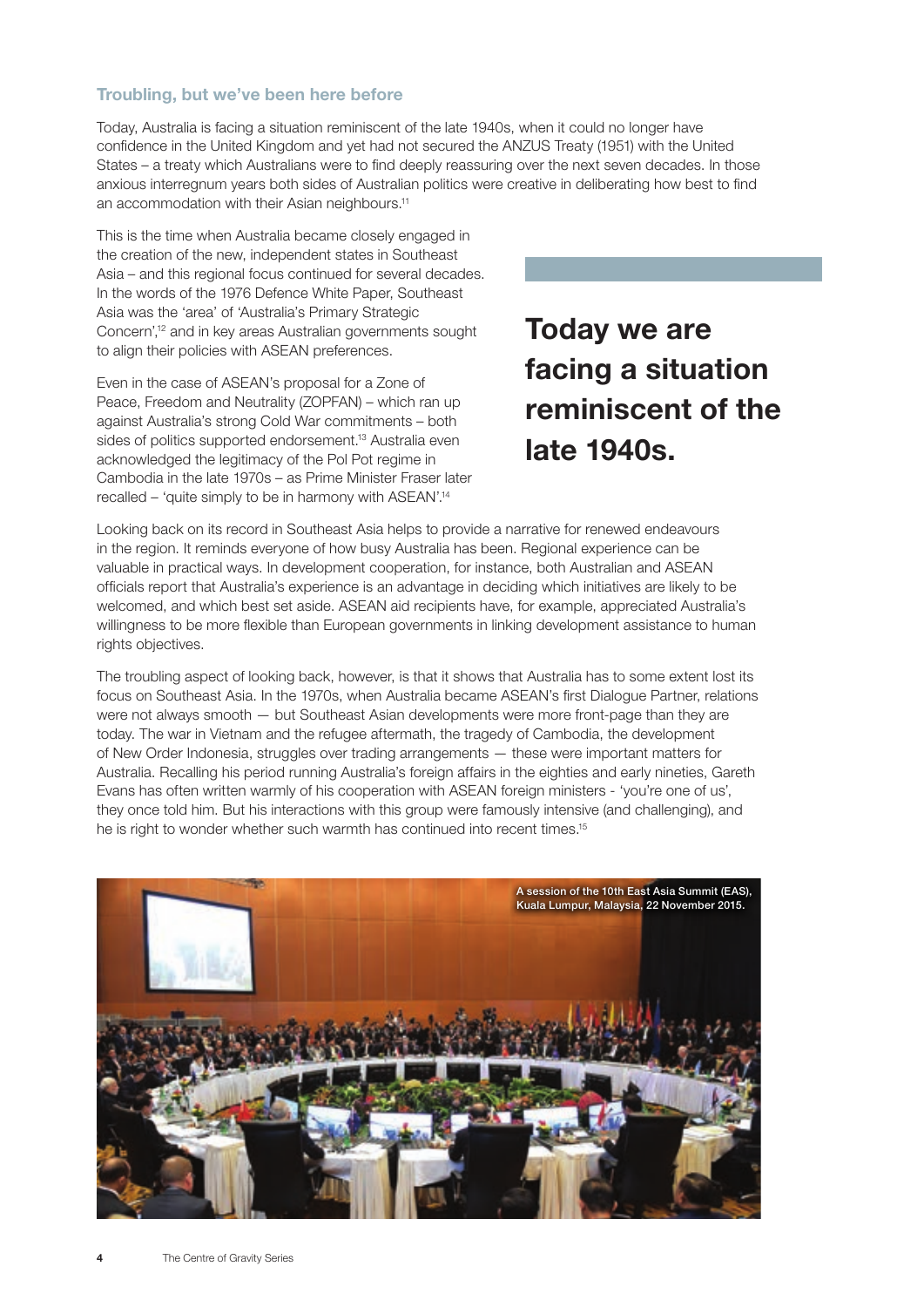What cannot be said about recent activity is that it dramatically elevates Australia-ASEAN relations in either the Australian national imagination or the ASEAN regional imagination - or that this aspiration is central to the government's vision. The objective of building political, economic and security connections with ASEAN is not spelt out conspicuously as a leading priority for Australia. It is not made clear to the public that Australia must recognise how important consultation and cooperation with the ASEAN region will be to the country's longer-term future, so important that Australia should strive to make such consultation and cooperation instinctive for both sides.

To recapture the high profile of the first decades of Australia's Dialogue Partnership, leader-to-leader optics will always be helpful. Images of the Australian Prime Minister strolling through a market place with the Indonesian President, or standing shoulder-to-shoulder with the Malaysian leader, cooperating in the desperate search for a lost airliner – projected to the ASEAN community as well as Australians do more than words to highlight inter-state intimacy.

#### The coming relative decline

Australia, however, is faced with at least two serious challenges – as well as one distinct opportunity - in elevating ASEAN relations. First, there is the fact that Australia is getting smaller in regional terms.<sup>16</sup> In the mid-1970s, Australia's GDP was tenth largest in the world. The total ASEAN GDP was only about two-thirds that of Australia. South Korea had a GDP only one-fifth Australia's size; China's GDP was less than fifty per cent larger than Australia's.17 Today Australia has the twelfth largest GDP in the world: South Korea has moved from 31<sup>st</sup> place to one ahead of Australia, and China's GDP is now seven times that of Australia.

# Australia is getting smaller in regional terms.

Five ASEAN member countries are now in the global top 50. ASEAN's GDP is now more than USD 2.5 trillion – heading for double that of Australia. In terms of PPP (Purchasing Power Parity), ASEAN was six times (6.64) larger than Australia in 2014,<sup>18</sup> and Australia had slipped to 20<sup>th</sup> place internationally.19 Looking to the future, a PwC report predicts that by 2050 – again in PPP terms – Australia will drop to 28<sup>th</sup> place, and Indonesia will be the world's fourth largest economy.<sup>20</sup>

As an exporter, Australia has also declined. In the mid-1960s, for instance, it held twelfth place in the world;<sup>21</sup> today it is placed at 26, behind Singapore and Thailand and just

ahead of Vietnam and Malaysia.<sup>22</sup> As trading partners, ASEAN is today more important to Australia than Australia is to ASEAN: Australia faces more competition from other external economies than it did in the 1970s, and its share of ASEAN's imports and exports has been dropping.23 South Korea's trade with ASEAN is now well over double the size of Australia's;<sup>24</sup> it is also ahead as a foreign investor in the region.<sup>25</sup>

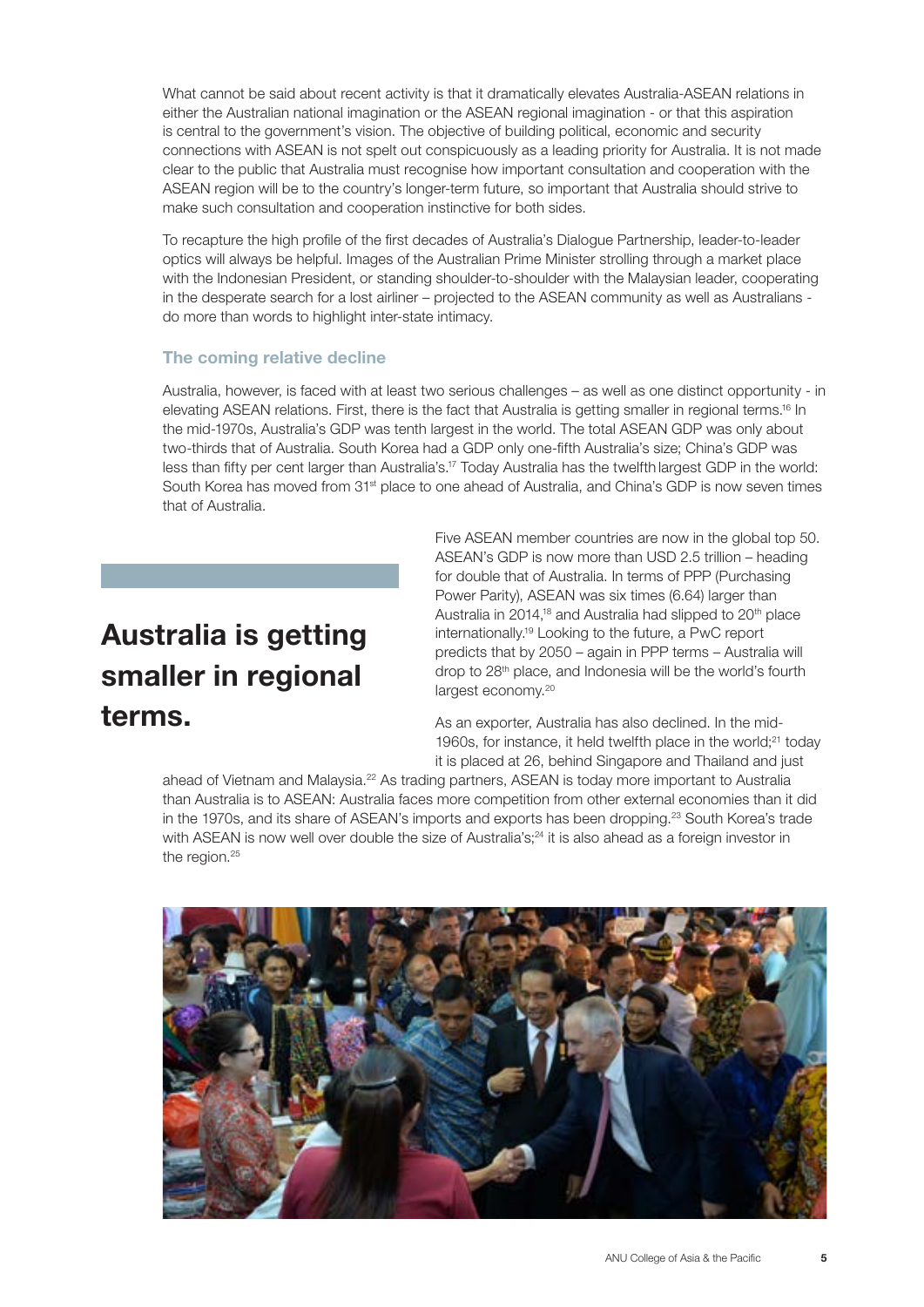Australia's shifting circumstances are also evident in development aid. In the 1970s it ranked between second and fourth as a donor to ASEAN countries.26 Comparative figures regarding current assistance are difficult to obtain, but Australia has now dropped 'out of the club of top ten OECD donors'.27

At least equally significant, Australia's military spending in 1988 was greater than that of all ASEAN countries combined and operated systems with capabilities well beyond those possessed by ASEAN.<sup>28</sup> The key examples include the F – 111 fighter bomber (which began service in 1973), the torpedo-armed,  $P - 3$  Orion maritime patrol aircraft (with advanced surface ship and submarine detection capabilities) and the sophisticated Oberon conventional submarine.



In addition, although more difficult to illustrate, Australia possessed intelligence capabilities that were formidable by regional standards, the product, inter alia, of a unique intelligence community forged in WW2 and the objective under ANZUS of interoperability with US forces. The Australian government, in its 1987 Defence White Paper, even chose to draw attention to 'power projection capabilities' judged to be 'considerable by regional standards'.<sup>29</sup> In 2015, by contrast, ASEAN spending was about 50% higher than Australia's and the lead in technology was both narrower and more selective.<sup>30</sup>

As these changing material relativities become better understood, they should enhance ASEAN's profile in Australia. Calling the region "our backyard" – as even some senior political leaders have  $\beta$ done<sup>31</sup> — is completely inappropriate, especially when it is understood that this is the term Americans have used to refer to Central and South American territories under their sway (consistent with the Monroe Doctrine). 32

But the new relativities also create a fresh context for winning ASEAN support. The optimistic scenario is that a stronger fit between Australia and the larger Southeast Asian countries in terms of economic and political weight will encourage mutual respect and a better sense of what we have in common – including the task of handling a far stronger, more confident China. The less optimistic observation is that today we must certainly question the assumption — held by some commentators in Canberra that Australia is obviously 'the first choice of partner for ASEAN'.<sup>33</sup>

A second reason why elevating Australia's ASEAN engagement will require work arises from the way in which Australia-United States relations are portrayed in the region. The alliance, of course, can continue to be a strong asset in Australia's regional endeavours $34$  – but not when the country's entire international identity is encapsulated in the 'deputy sheriff' descriptor. A derogatory phrase incorrectly attributed to Prime Minister Howard in 1999, it is encountered time and again in the region, $35$  and implies that Australia has allowed its national independence and sovereignty to be compromised. Even though it may no longer be used as a descriptor of current circumstances, its persistence suggests lingering concern that Australia is prone to such a posture. The impact becomes all the worse when question marks are placed over America's own relative power in Asia.

Changing material relativities should enhance ASEAN's profile in Australia.

The 'Deputy' image damages Australia's efforts with ASEAN – and yet working on Southeast Asian relations is perhaps the best strategy for modifying how Australia is viewed in the neighbourhood. A 'US ally that is also shaped by a deep engagement with the ASEAN region' could be Australia's best option today – an identity more acceptable in Beijing, and more useful to Washington, than the 'Deputy' label. But how best can a deeper engagement be achieved? It may be in the diplomatic area that Australia has a timely opportunity.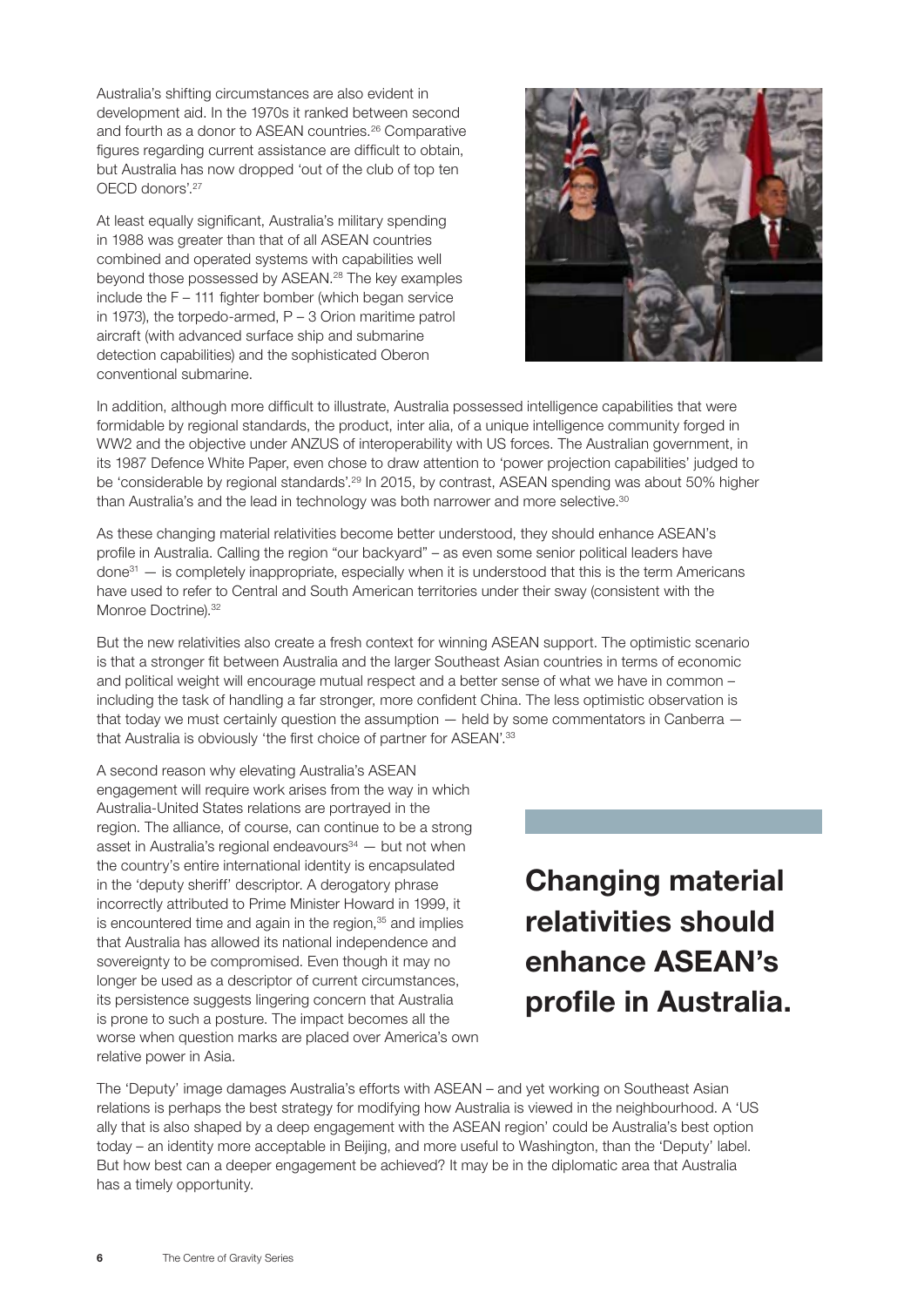

A recent strategic development is the indication that Beijing is cautiously assembling a new regional architecture — and this will add to ASEAN anxieties about maintaining their regional 'centrality'.36 It should make ASEAN leaders increasingly enthusiastic about Dialogue-Partner collaboration.<sup>37</sup> Now is the moment to act. Although China is elaborating its new vision – with the Belt and Road Initiative, Asian Infrastructure Investment Bank, Shanghai Cooperation Organization, CICA (Conference on Interaction and Confidence Building Measures in Asia), Xiangshan Forum and a raft of bilateral Strategic Partnerships – it has not expressed antagonism toward ASEAN architecture, but rather continues to offer significant support.38 Getting behind ASEAN now, therefore, does not mean confronting China, and it may even be possible to gain Chinese cooperation.

The objective of bolstering ASEAN regional institutions is certainly consistent with current bipartisan policy in Australia – at least since the ASEAN-unfriendly Rudd 2008 proposal for an 'Asia Pacific Community' was dropped by his own party.39 Given that the United States-supported 'Asia-Pacific' vision has faltered,<sup>40</sup> and that a China-driven architecture is likely to be widely resisted (at least in the short and medium term), the option of an ASEAN-centred architecture also has wide acceptance internationally.

# Australia must calibrate and clarify its message on **ASFAN**

Supporting ASEAN will mean at least two things for Australia: first, to remain a close and enthusiastic partner for ASEAN as it works to strengthen its institutions, particularly the East Asia Summit; secondly, campaigning across the region to promote maximum support for ASEAN. In both cases it will be an enormous advantage to work collaboratively with the range of ASEAN Dialogue Partners. Australian officials in ASEAN institutions are already caucusing with South Korea and others – and this should be accelerated, including at leader-to-leader level – and should be publicized.

What Australia must certainly do is calibrate and clarify its message on ASEAN. Canberra should not be asking to join ASEAN, as former Prime Minister Keating has suggested we do.41 This merely communicates ignorance of the ASEAN viewpoint — expressed by former ASEAN Secretary-General

Severino - that Australia is just 'not Southeast Asian'.<sup>42</sup> Yet the space to deepen and enrich Australia-ASEAN relations without contemplating membership is essentially unlimited. The political and diplomatic rhetoric needs to be clear, however, on what the ASEAN connection can do for both sides, and what it cannot do. In particular, it will be important to address and avoid the risk of creating the impression that a more intimate relationship with ASEAN somehow compensates for diminished confidence in the US alliance.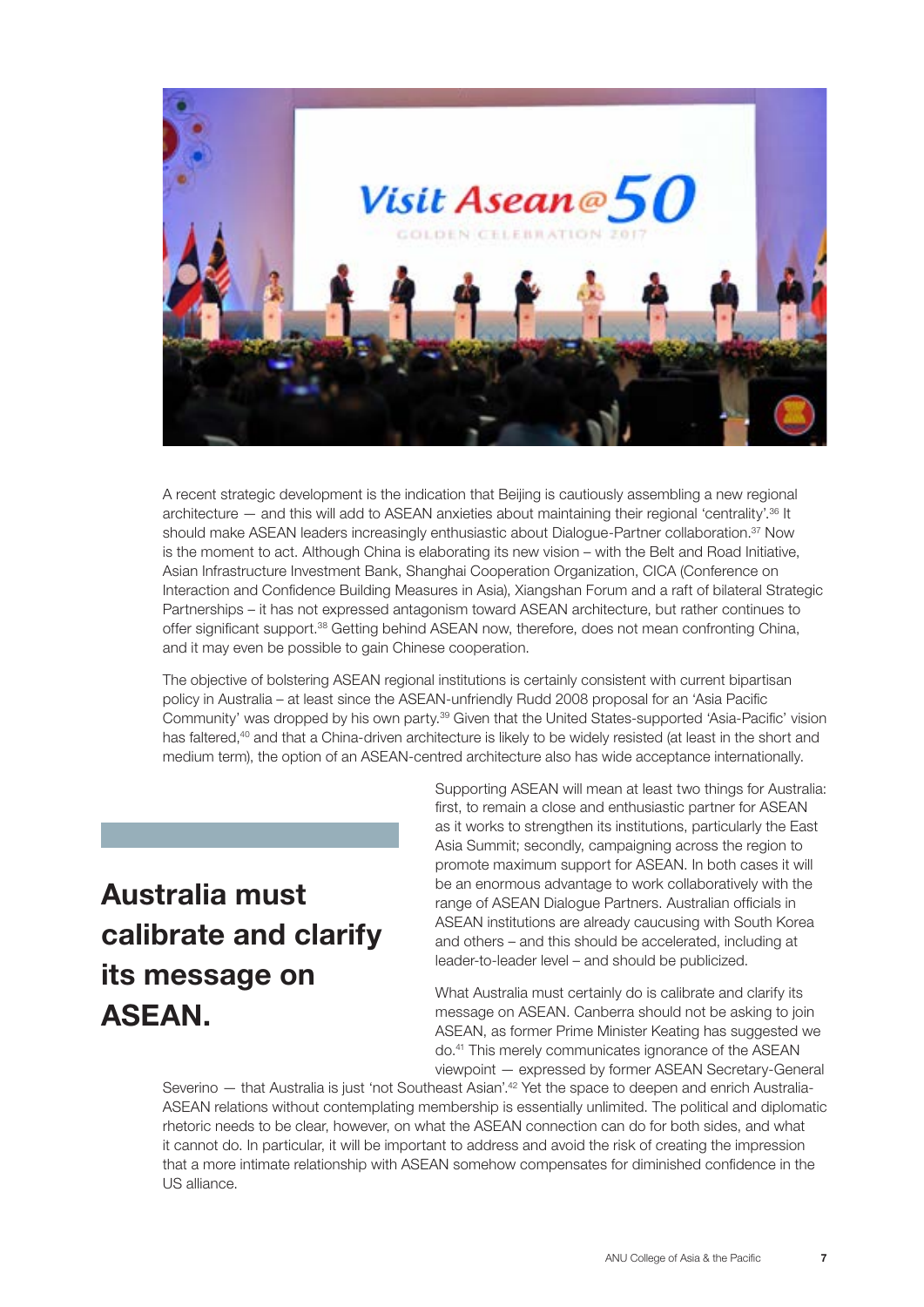It is also counterproductive to harp on about the 'Asia Pacific' and the 'Indo-Pacific'. These constructions may have appeal for Australians — they certainly incorporate Australia — but unlike the concepts of 'Southeast Asia' or 'East Asia', they possess little emotive value in the region.43 There is still suspicion that Australia holds "an ambivalent position toward South East Asian regionalism and 'Asian' regional identity $n44$  — and this can also gain credibility when highlighting bilateral relationships with specific ASEAN countries. The slogan of the Abbott Government (2013-2015), 'More Jakarta, Less Geneva', was admirable in its local focus, but could be understood as downplaying ASEAN unity and inspirations. When Foreign Minister Bishop singles out Japan, Indonesia, India and Singapore in cultivating Australian international ties, once again there is an implicit sidelining of ASEAN regionalism.45

Australia's support for ASEAN needs to be unambiguous and very public. The actual process of assisting the ASEAN project, working with other Dialogue Partners, will help position Australia in this region – modifying and enhancing our international identity. Here is a task in which to exploit our intimate relations with the United States, using that intimacy (as has sometimes been done in the past) to gain generous American support for ASEAN endeavours. Here too is an area that will bring, as a bi-product, deeper collaboration with Korea, India and others.

Australia's Prime Minister was on message when he spoke a few months ago of 'ASEAN's unity and strength in times of adversity' being essential to 'determin[ing] our region's future'.46 Foreign Minister Bishop has been astute in referring to the 'moral force' that ASEAN can 'exert in the form of collective diplomatic pressure'.47 These things, however, need to be said far more loudly and nestled skilfully in a broader vision of where Australia sees its partnership with ASEAN going. Equally, of course, it will be important to be careful and patient in ensuring that the Australian community endorses these objectives. Southeast Asia is not 'our backyard', and Australia is not a major power positioned strategically halfway between Washington and Beijing.

Australia's support for ASEAN needs to be unambiguous and very public.

From the perspective of a smaller Australia (in relative terms), ASEAN must be the priority — certainly so, if it is to avoid being a lonely country which lives uncomfortably in their regional neighbourhood.

### Policy Recommendation

 $\triangle$  Facing a future of relative decline, changing power balances and alliance uncertainty, Australia must make ASEAN and Southeast Asia its priority for economic, political and security cooperation.

#### **Endnotes**

- 1 For recent commentary, see Stephen FitzGerald, quoted in Troy Bramston, 'A move closer to China urgent, says ex-envoy', *The Australian*, 16 March 2017; Alan Dupont, 'Getting too close to China could harm Australia', *The Australian*, 3 April 2017; Peter Jennings, 'Let China know our strategic interests are not for sale', *The Weekend Australian*, 25-26 March 2017.
- 2 Bruce Grant, 'The US at sea in Asia-Pacific but Australia can show the way', *Sydney Morning Herald*, 28 January 1016; see also Hugh White, *Power Shift: Australia's Future between Washington and Beijing* (Collingwood; Black Inc, 2010).
- 3 Phillip Cooney, 'Australia offers to act as regional peacemaker: Turnbull', Australian Financial Review, 7 September 2016: <http://www.afr.com/news/politics/australia-offers-to-act-as-regional-peacemaker-turnbull-20160907-grasyz>
- 4 *Why ASEAN and why now?* (Canberra: DFAT and Austrade), 3.
- 5 'Overview ASEAN-Australia Dialogue Relations', ASEAN Secretariat's Information Paper as of 5 November 2015: [http://asean.org/wp-content/uploads/images/2015/November/ASEAN-Australia/Overview%20of%20ASEAN-](http://asean.org/wp-content/uploads/images/2015/November/ASEAN-Australia/Overview%20of%20ASEAN-Australia%20DR_as%20of%205%20Nov%202015%20-%20Clean.pdf)[Australia%20DR\\_as%20of%205%20Nov%202015%20-%20Clean.pdf](http://asean.org/wp-content/uploads/images/2015/November/ASEAN-Australia/Overview%20of%20ASEAN-Australia%20DR_as%20of%205%20Nov%202015%20-%20Clean.pdf); [http://dfat.gov.au/international-relations/](http://dfat.gov.au/international-relations/regional-architecture/asean/pages/association-of-southeast-asian-nations-asean.aspx) [regional-architecture/asean/pages/association-of-southeast-asian-nations-asean.aspx](http://dfat.gov.au/international-relations/regional-architecture/asean/pages/association-of-southeast-asian-nations-asean.aspx); 'ASEAN-Australia Ministerial Meeting' 25 July 2016; Minister Bishop's opening remarks: [http://foreignminister.gov.au/speeches/Pages/2016/jb\\_](http://foreignminister.gov.au/speeches/Pages/2016/jb_sp_160725.aspx?w=tb1CaGpkPX%2FlS0K%2Bg9ZKEg%3D%3D) [sp\\_160725.aspx?w=tb1CaGpkPX%2FlS0K%2Bg9ZKEg%3D%3D;](http://foreignminister.gov.au/speeches/Pages/2016/jb_sp_160725.aspx?w=tb1CaGpkPX%2FlS0K%2Bg9ZKEg%3D%3D) 'Chairman's statement of the first ASEAN-Australia Biennial Summit', 7 September 2016: [http://dfat.gov.au/international-relations/regional-architecture/asean/Documents/](http://dfat.gov.au/international-relations/regional-architecture/asean/Documents/chairmans-statement-of-the-first-asean-australia-biennial-summit.pdf) [chairmans-statement-of-the-first-asean-australia-biennial-summit.pdf](http://dfat.gov.au/international-relations/regional-architecture/asean/Documents/chairmans-statement-of-the-first-asean-australia-biennial-summit.pdf)
- 6 Ibid, 33.
- 7 'The Lonely Superpower', *Foreign Affairs*, 78, 2, March/April 1999, 35-49.
- 8 <http://en.classora.com/reports/t24369/ranking-of-the-worlds-richest-countries-by-gdp?edition=1974>; <http://data.worldbank.org/data-catalog/GDP-ranking-table>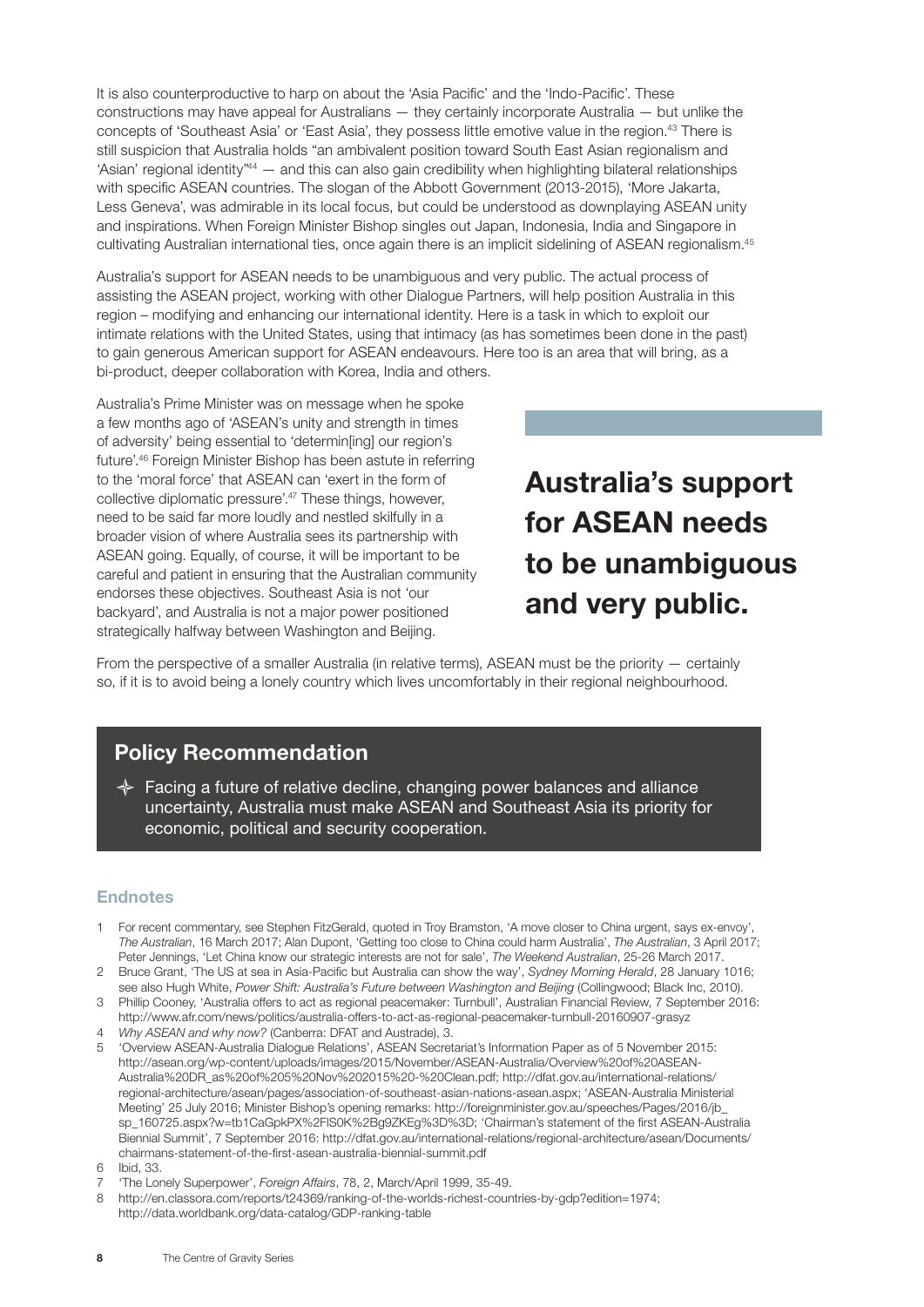- 9 [http://databank.worldbank.org/data/download/GDP\\_PPP.pdf](http://databank.worldbank.org/data/download/GDP_PPP.pdf). Another sign of US relative decline in economic terms is its altered importance for ASEAN: today the US is no longer the first destination for ASEAN exports: [http://asean.org/storage/2015/12/table20\\_as-of-10-June-2016.pdf](http://asean.org/storage/2015/12/table20_as-of-10-June-2016.pdf)
- 10 [https://www.sipri.org/sites/default/files/Milex-constant-USD.pdf;](https://www.sipri.org/sites/default/files/Milex-constant-USD.pdf)<http://chinapower.csis.org/military-spending/>
- 11 Tomoko Akami and Anthony Milner 'Australia in the Asia Pacific' in Alison Bashford and Stuart Macintyre (eds) *Cambridge History of Australia. Vol 2: The Commonwealth of Australia* (Cambridge: Cambridge University Press, 2013), 537-560.
- 12 *Australian Defence* (Canberra: Australian Government Publishing Service, 1976), 1, 6-7. 13 J.R.Angel, 'Australia and South-East Asia', in P.J.Boyce and J.R.Angel (eds), *Independence and Alliance: Australia in World Affairs 1976-1980* (Sydney: George Allen & Unwin, 19830, 235.
- 14 Roderic Pitty, 'Strategic Engagement', in Peter Edwards and David Goldsworthy (eds), *Facing North: A Century of Australian Engagement with Asia* (Melbourne: Melbourne University Press, 2003), 50.
- 15 For a written reference, see Evans's 'Foreword' in Milner and Percival Wood, *Our Place*, 2
- 16 [http://en.classora.com/reports/t24369/ranking-of-the-worlds-richest-countries-by-gdp?edition=1974;](http://en.classora.com/reports/t24369/ranking-of-the-worlds-richest-countries-by-gdp?edition=1974) <http://data.worldbank.org/data-catalog/GDP-ranking-table>
- 17 [http://en.classora.com/reports/t24369/ranking-of-the-worlds-richest-countries-by-gdp?edition=1974;](http://en.classora.com/reports/t24369/ranking-of-the-worlds-richest-countries-by-gdp?edition=1974) <http://data.worldbank.org/data-catalog/GDP-ranking-table>
- 18 <http://data.worldbank.org/data-catalog/GDP-ranking-table>; <http://asean.org/asean-gdp-grows-by-46/>
- 19 [http://databank.worldbank.org/data/download/GDP\\_PPP.pdf](http://databank.worldbank.org/data/download/GDP_PPP.pdf)
- 20 Mike Callaghan, 'Does it matter if Australia is no longer among the top ten largest economies?', The Interpreter, 18 February 2015: <https://www.lowyinstitute.org/the-interpreter/does-it-matter-if-australia-no-longer-among-top-20-largest-economies>
- 21 Amry and Mary Belle Vandenbosch, *Australia faces Southeast Asia* (Lexington: University of Kentucky Press, 1967), 7. 22 [https://www.cia.gov/library/publications/the-world-factbook/rankorder/2078rank.html.](https://www.cia.gov/library/publications/the-world-factbook/rankorder/2078rank.html) See also [https://en.wikipedia.org/](https://en.wikipedia.org/wiki/List_of_countries_by_exports) [wiki/List\\_of\\_countries\\_by\\_exports](https://en.wikipedia.org/wiki/List_of_countries_by_exports)
- 23 Australia was in 2015 listed only as ASEAN's ninth largest trading partner, amounting to 2.3% of ASEAN's total trade in 2015. South Korea's role was much larger with 5.4%: [http://asean.org/storage/2015/12/table20\\_as-of-10-June-2016.](http://asean.org/storage/2015/12/table20_as-of-10-June-2016.pdf) [pdf](http://asean.org/storage/2015/12/table20_as-of-10-June-2016.pdf). In the mid-1970s Australia's share was substantially greater. In 1976-1977 Australia provided 4.6% ASEAN's imports, and took 2.4% of its exports. The numbers in 2015 were 2.8% and 1.7%; Frost, *Engaging the Neighbours*: 41; [http://asean.org/storage/2015/12/table20\\_as-of-10-June-2016.pdf.](http://asean.org/storage/2015/12/table20_as-of-10-June-2016.pdf) Regarding foreign investment in ASEAN, Australia has now risen to seventh, with a 4.3% share; South Korea is slightly ahead at 4.7%, but the major investors are the EU, Japan, the US and China: [http://asean.org/storage/2015/09/Table-27\\_oct2016.pdf;](http://asean.org/storage/2015/09/Table-27_oct2016.pdf) *Why ASEAN and why now?*, 23.
- 24 [http://asean.org/storage/2015/12/table20\\_as-of-10-June-2016.pdf](http://asean.org/storage/2015/12/table20_as-of-10-June-2016.pdf)
- 25 [http://asean.org/storage/2015/09/Table-27\\_oct2016.pdf](http://asean.org/storage/2015/09/Table-27_oct2016.pdf)
- 26 Angel, Australia and South-East Asia', 238.
- 27 <https://www.lowyinstitute.org/issues/australian-foreign-aid>
- 28 Stockholm International Peace Research Institute (SIPRI):<https://www.sipri.org/sites/default/files/Milex-constant-USD.pdf>
- 29 *The Defence of Australia* (Canberra: Australian Government Publishing Service, 1987), 8.
- 30 <https://www.sipri.org/sites/default/files/Milex-constant-USD.pdf>
- 31 See, for instance, former Foreign and Defence Minister, Stephen Smith: [http://www.perthnow.com.au/news/opinion/](http://www.perthnow.com.au/news/opinion/stephen-smith-why-hillary-clinton-is-good-for-australia-and-wa/news-story/d71db5e46ec3729b942b984cf92568f4) [stephen-smith-why-hillary-clinton-is-good-for-australia-and-wa/news-story/d71db5e46ec3729b942b984cf92568f4.](http://www.perthnow.com.au/news/opinion/stephen-smith-why-hillary-clinton-is-good-for-australia-and-wa/news-story/d71db5e46ec3729b942b984cf92568f4) For Australian official use of the phrase, see [http://laos.embassy.gov.au/vtan/Speech\\_ASEANChairmanship2016.html](http://laos.embassy.gov.au/vtan/Speech_ASEANChairmanship2016.html)
- 32 Benedict Anderson, *A Life Beyond Boundaries* (London: Verso, 2016), 32.
- 33 Margaret Goydych and Rhea Matthews, 'The Growing Importance of the ASEAN-Australia Relationship', Australian Outlook, 16 May 2016: [http://www.internationalaffairs.org.au/australian\\_outlook/the-growing-importance-of-the-asean](http://www.internationalaffairs.org.au/australian_outlook/the-growing-importance-of-the-asean-australia-relationship/)[australia-relationship/](http://www.internationalaffairs.org.au/australian_outlook/the-growing-importance-of-the-asean-australia-relationship/)
- 34 Milner and Percival Wood, *Our Place*, 17.
- 35 Ibid, 29; Frost, *Engaging the Neighbours*, 119; Graeme Dobell, 'Australia into ASEAN: the ASEAN "No"', *The Strategist*, 14 December 2015; Craig A. Snyder, 'Southeast Asian Perceptions of Australian Foreign Policy', *Contemporary Southeast Asia*, 28, 2, 2006, 322-340; Bilahari Kausikan, *Dealing with an ambiguous world* (Singapore: World Scientific Publishing, 2017), 90; John McCarthy, 'What Australia needs to do after Trump', *East Asia Forum*, 1 January 2017.
- 36 'The Future of ASEAN: Meeting the challenges of a changing and regional landscape, A Memorandum by the ASEAN Institutes of Strategic and International Studies (ASEAN-ISIS)', 15 February 2017
- 37 Kishore Mahbubani and Jeffery Sng, *The ASEAN Miracle: A Catalyst for Peace* (Singapore: NUS Press, 2017); p. 192 refers to the desirability of a "closer partnership with Australia and New Zealand" as a "geopolitical buffer".
- 38 Cheng-Chwee Kuik, 'An emerging 3rd pillar in Asian architecture? AIIB and other China-led initiatives', *Asia-Pacific Bulletin*, 305 (East-West Center), 2015; Anthony Milner, 'A more confident China and its Claim to Regional Leadership', *Asian Politics and Policy*, 8, 2 (2016), 342-343 See also the May 2017 interview with Redzuan Kushairi: [https://aei.um.edu.my/articles/engaging-the-shanghai-cooperation-organization-\(sco\)-implications-for-asean](https://aei.um.edu.my/articles/engaging-the-shanghai-cooperation-organization-(sco)-implications-for-asean)
- 39 Sheryn Lee and Anthony Milner, 'Practical vs. Identity Regionalism: Australia's APC initiative, a case study', *Contemporary Politics*, 20:2, 2014: 210.
- 40 Anthony Milner, 'Regionalism in Asia', in Europa Publications, *The Far East and Australasia 2017*. 48<sup>th</sup> edn, (London and New York, Routledge, 2016), 40-48. See Bilahari Kausikan's critical assessment of some current proposals for reasserting US regional leadership: 'Asia in the Trump Era', *Foreign Affairs*, May/June 2017
- 41 Carr, *Diary of a Foreign Minister*, 274.
- 42 Rodolfo Severino, quoted in Shane Preuss, 'ASEAN-Australia relations: Converging or competing visions of regionalism', *The Jakarta Post*, 13 January 2017. Graeme Dobell, who favours Australia applying for membership, admits ASEAN would take "a mountain of convincing"; Graeme Dobell, 'Why Australia should join ASEAN'.
- 43 Lee and Milner , 'Practical vs. Identity Regionalism', 209-228; Milner and Percival Wood, *Our Place*, 29
- 44 Preuss, 'ASEAN-Australia'.
- 45 Andrew Clark, 'Julie Bishop looks to middle power friends as the big powers get entangled', *Australian Financial Review*, 22 December 2016.
- 46 *Australian Financial Review*, 7 September 2016.
- 47 Lee Seok Hwai, 'Grouping can exert pressure on nations that may act differently', The Straits Times, 14 March 2017: <http://www.straitstimes.com/asia/asean-can-help-maintain-order-in-region>